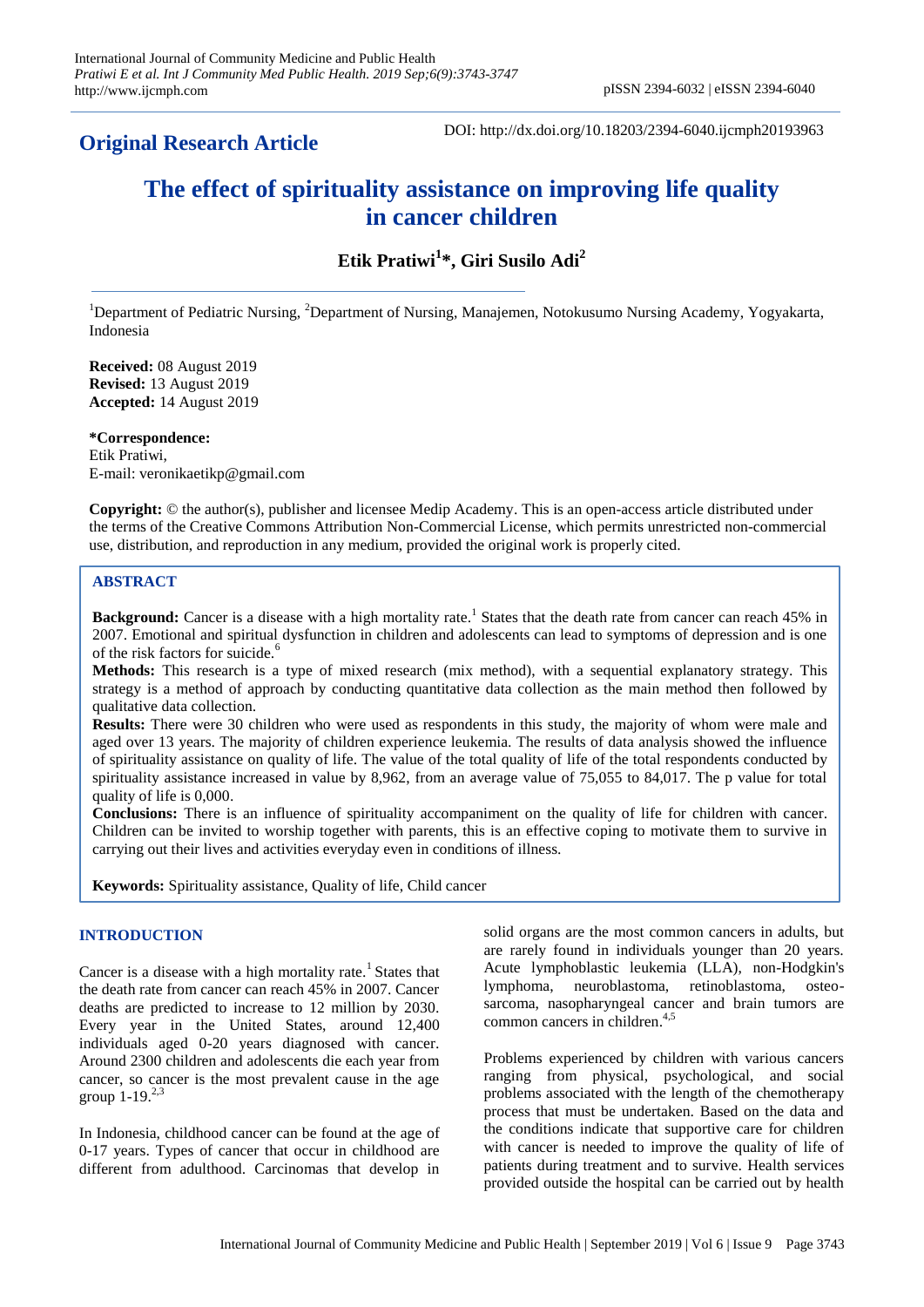personnel which consists of examining all aspects of the individual physically, emotionally, psychosocially, and spiritually and is expected to be able to provide comprehensive care. <sup>6</sup> According the quality of life of children with cancer is influenced by physical health, psychosocial health, emotional function, social function, and school function.<sup>7</sup>

Spiritual and child health services were developed by the Department of Pediatrics, Boston Medical Center and Medical Anthropology. The development of this service is a practice guideline that provides services, such as anticipation for patients who have spirituality concerns, the development of self-awareness of the spiritual, the development of resources in the form of local consultants in spirituality, and referral to patients who need spiritual care. 6

Spirituality is an element that is increasing and is recognized by many patients who experience disease at an advanced stage. Patients more often prioritize their religious and spiritual aspects to deal with stress in their advanced diseases. Trust, value, and expression of spirituality expressed by children are an integral part of the child's development process. 6

Emotional and spiritual dysfunction in children and adolescents can result in symptoms of depression and is one of the risk factors for suicide. <sup>6</sup> Rumah bunda is one of the halfway houses to facilitate children who experience chronic diseases, especially cancer and blood disorders, almost all of the children who are at Rumah bunda have chemotherapy at the hospital. Dr. Sardjito Yogyakarta.

#### **METHODS**

#### *Study design*

This research is a type of mixed research (mix method), with a sequential explanatory strategy design. This design was a method of approach by conducting quantitative data collection as the main method then followed by qualitative data collection.<sup>8</sup> Qualitative strategies are carried out by in-depth interviewing methods on spirituality and when intervening on spirituality assistance. The quantitative approach with the pre-testpost-test design is a type of quasi-experimental design. Quality of life for cancer children is measured first before spirituality assistance is carried out, then after spirituality mentoring the quality of life of children is measured to determine whether there is an increase or decrease or no increase.

#### *Study place*

The study was conducted in a community area namely children with cancer who were undergoing treatment and were in a halfway house in the Yogyakarta area called "Rumah bunda". Most of the children were out patient at Sarjito Central General Hospital Yogyakarta.

# *Period of the study*

This study was held on July-September 2016.

# *Selection of the criteria of patient*

The criteria of the sample of this study was divided into the inclusion criteria for the sample are as follows: the sample inclusion criteria for quantitative data collection in this study are children aged between 6 to 18 years, children can be invited to communicate both ways well.

#### *Procedure of the study*

The procedure of this study was first administrative procedures; this research will be conducted after obtaining permission for the implementation of research from the Director of Akper Notokusumo Yogyakarta. The Ethical Clearence Management is carried out by researchers at the Yogyakarta Health Politehnik Kesehatan. Second was technical procedures. The steps undertaken in the technical procedures for data collection in this study are: the researcher determines the research subject in accordance with the inclusion criteria and gives a brief explanation to the research subject about the aims and benefits of the study first and asks students or trainees to be research respondents and signs an informed consent sheet. Researchers conduct training in assisting spirituality with psychologists who are in halfway houses or homes of cancer children in the Yogyakarta area. Researchers who are assisted by assistants take measurements of the quality of life of cancer patients before mentoring. Spiritual assistance is carried out for 2 to 3 times which is done 1 time for 1 week so that the total implementation of spiritual assistance is done within 3 weeks.

Researchers assisted by assistants carry out data related to the quality of life of children with cancer after being carried out by research assistants and researchers themselves. Researchers compare quality of life scores before mentoring with quality of life after spirituality assistance.

#### *Ethical approval*

This research was approved from the Yogyakarta Health Ministry Health Ethics Research Commission for Health with No.LB.01.01 / KE / LII / 453/2016.

#### *Statistical analysis*

Quantitative data analysis includes descriptive, bivariate and multivariate analyzes. Qualitative data analysis is performed separately after quantitative analysis. This study used descriptive analysis to describe the characteristics of research subjects namely sex, age, and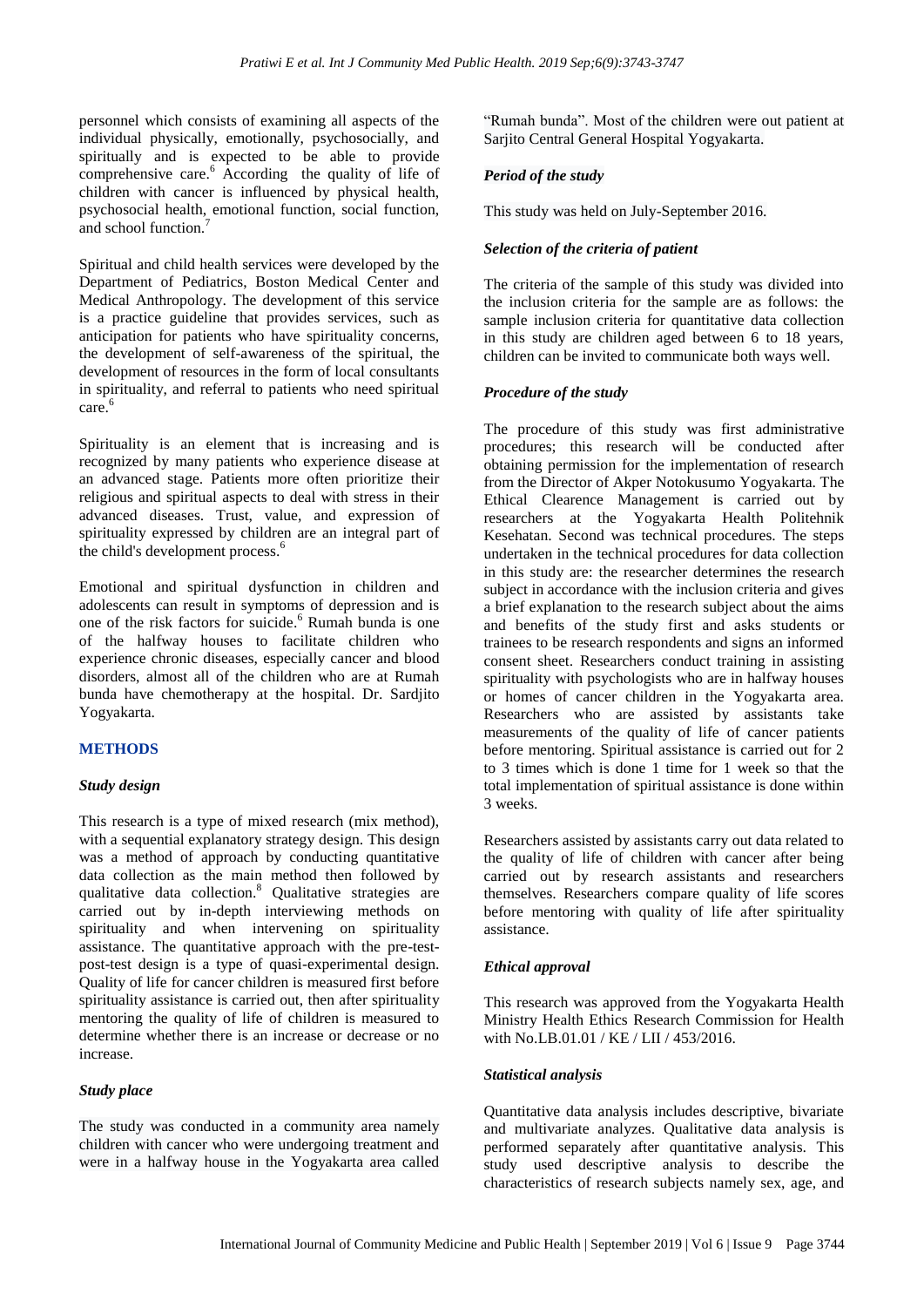type of cancer, which are presented in tabular form and analyzed descriptively namely percentage, standard deviation and average. Data on the quality of life and spirituality of children will also be presented in tabular form and analyzed descriptively using averages.

Bivariate analysis, this analysis is to determine the relationship between the independent variables with the dependent variable, both the significance of differences, relationships, the influence of a variable on other variables. Paired comparative hypothesis test of paired categorical variables in this study used the paired sample T-test with a significance level of p<0.05.

Qualitative data analysis, the data that has been collected is processed by the stages of making interview transcripts in the in-depth interview process, which is when conducting spirituality assistance to cancer children, writing field notes, grouping and coding data, presenting data summaries to facilitate interpretation and make conclusions. Presentation of the data is done in a narrative manner and then grouped by category to get a conclusion so that it becomes a description. In this data analysis stage, quantitative data analysis is analyzed first and followed by qualitative analysis. The conclusions in this study were drawn based on the research hypothesis and qualitative results were used to strengthen the research conclusions.

#### **RESULTS**

#### *Characteristics of research subjects*

The study was conducted from August to September 2016 at a halfway house or in a community where there were cancer patients who were undergoing treatment in Yogyakarta. Description of characteristics of cancer survivors children (gender, age, type of cancer) are shown in Table 1.

# **Table 1: Characteristics of persons with childhood cancer.**

|                           | <b>Karakteristik</b> | N(%)       |
|---------------------------|----------------------|------------|
| <b>Sex</b>                | Boy                  | 22 (73.33) |
|                           | Girl                 | 8(26.6)    |
| <b>Group of</b>           | $6 - 7$              | 3(10)      |
| age (in                   | 8-12                 | 12(40)     |
| years)                    | $13 - 18$            | 15(50)     |
| <b>Types of</b><br>cancer | Leukemia             | 20(66.6)   |
|                           | <b>AML</b>           | 3(10)      |
|                           | Retinoblastoma       | 2(6.6)     |
|                           | Neuroblastoma        | 2(6.6)     |
|                           | NHL                  | (2.4)      |

Table 1 show that there are differences in the proportion of sex, age group and type of cancer. In this study, the dominant sex group was boys, namely 22 children (73.33%) and women as many as 8 children (26.6%). In the age group, there were children aged 6-7 years as many as 3 children (10%), children aged 8-12 years as many as 12 children (12%), children aged 13-18 years as many as 15 children (50%). In this study the majority of children suffered from leukemia as many as 20 children (66.6%) and other cancer patients namely AML 3 children (10%), retinoblastoma 2 children (6.6%), neuroblastoma 2 children (6.6%), and Non-Hodgking lymphoma (NHL) 1 child (2.4%).

#### *Overview of cancer domain quality score for children before being given spirituality assistance and after being given spiritual assistance.*

From the results of calculating the average value of quality of life obtained before spirituality assistance, the highest average quality of life quality domain is the social domain, which are 89.66.

| Table 2: Average domains of quality of life quality of children of cancer before being given spirituality assistance |  |  |  |  |  |  |
|----------------------------------------------------------------------------------------------------------------------|--|--|--|--|--|--|
| and after being given spiritual assistance.                                                                          |  |  |  |  |  |  |

| Average score-before doing spirituality<br>assistance |         | Average score after spirituality assistance |         | Life quality<br>improvement |
|-------------------------------------------------------|---------|---------------------------------------------|---------|-----------------------------|
| Quality of life domain                                | Score   | Quality of life domain                      | Score   | score                       |
| Physical domain                                       | 61.145  | Physical domain                             | 66.845  | 5.777                       |
| Social domain                                         | 89.666  | Social domain                               | 98.625  | 8.959                       |
| Emotion domain                                        | 77.166  | Emotion domain                              | 88.833  | 11.667                      |
| School domain                                         | 67.8667 | School domain                               | 80.1667 | 12.3                        |
| Average total quality of life                         | 75.055  | Average total quality of life               | 84.017  | 8.962                       |

The lowest domain average is the physical domain. From the results of Table 2, it shows that the social domain is the highest average domain, which is 98.625 after respondents were given spirituality assistance. The total quality of life of respondents conducted by spirituality assistance increased in value by 8.962, from an average value of 75.055 to 84.017.

#### *Effect of spirituality on the quality of life of children with cancer*

Based on the results of data processing by testing paired sample t-test showed p value 0.054 on the influence of spirituality on the quality of life of the physical domain, then p value of 0.000 on the influence of spirituality on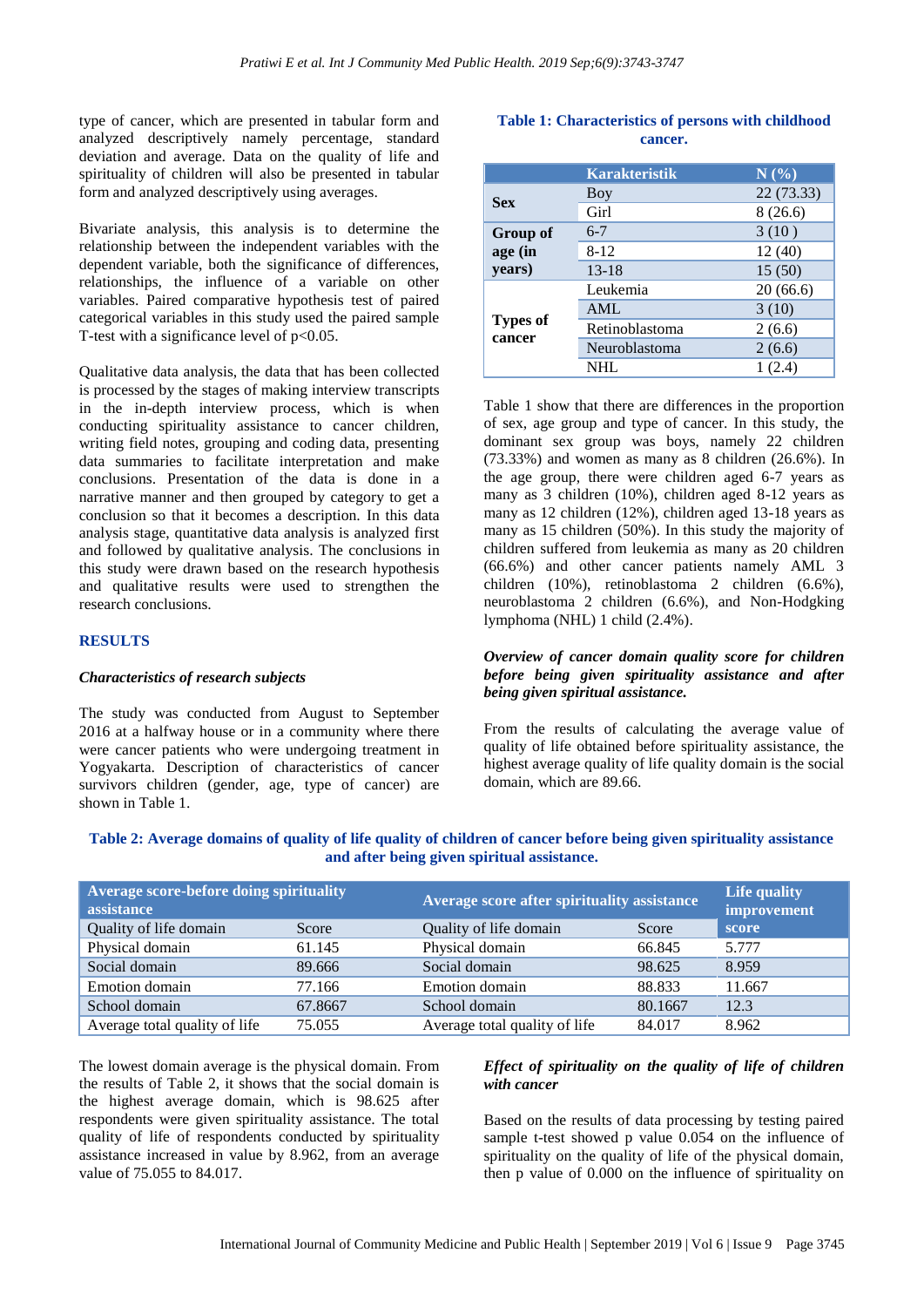the quality of social domain quality, emotional domain, school domain, and total quality of life. The value of p value <0.05 indicates that there is an influence of spirituality assistance on the quality of life for children with cancer.

#### **DISCUSSION**

The results of this study indicate that spirituality assistance has an effect on the quality of life of cancer children which shows a value of  $p<0.05$  for each quality of life domain. Spiritual accompaniment is carried out during the child care process at home or during the treatment process. Children are invited to pray together with their parents and given motivation to get sick. The house companion stopped stating that almost all Muslim religious children were devout. Children can be invited to pray 5 times. Parents also have good coping that is willing to invite their children to pray at any time, especially when the child feels sick. Parents state that even when treatment at the hospital nurses also provide spiritual assistance to children. The level of spirituality in children is at the third level, namely the level of discrimination. Children's awareness begins to categorize objects and events based on experience and understands the existence of intuition and other things that are not palpable by the senses.9 At this level spiritual awareness is considered to have begun to exist. Spirituality in children is an ability to get personal value through its relationship with others.8 Parents play an important role in the spiritual development of children. Parents can do education about God, religion to children. The family is the first world for children to get experiences about spiritual activities.<sup>10</sup>

Spirituality significantly helps clients and service providers to adapt to changes caused by chronic diseases. Clients who have an understanding of spiritual wellbeing, feel the relationship with the highest strength and others, and can find meaning and purpose in life, will be able to adapt better to the disease. This adaptation can help them improve their quality of life.1 Spirituality has a positive influence on coping and achieving adaptation.4 Aspects in a person's life are influenced by spiritual and religious beliefs that include relationships with others, daily habits, views on him and the outside world.<sup>11</sup> Spirituality is related to higher welfare, this is because spirituality provides social support that can improve relationships, provide meaning in life, and reduce anxiety levels. Quality of life is a multidimensional construction consisting of patient perceptions about the effects of illness and therapy of their functions in all aspects of life that include physical, psychological, cultural, personal life purpose, value and social systems. Quality of life consists of broader aspects including environmental and social relations and spiritual health. $12$ 

Spirituality is a component that has been experienced by patients who experience disease at an advanced stage. For example, the majority of patients with advanced disease see spirituality as a significant component in their experience of illness. Patients often depend on their belief in coping with their illness (religious coping). Furthermore, spirituality is also related to the better quality of life of patients.<sup>13</sup> The literature review conducted shows that children and adolescents with cancer can express their spirituality in various ways. Spirituality has a positive impact on those who are in the process of being treated for cancer.<sup>3</sup>

The spiritual dimension in quality of life has been known to increase as a component in overall patient care in adults. Evaluation of the quality of life of patients is an important part of providing care to sick patients. Patients with cancer at an advanced stage more often experience mental and psychological problems.<sup>14</sup> The committee on paliative end of life care for children and their families notes that there is still little research related to spirituality in sick children. This is important if we are able to understand the components of children's lives so that we can provide better support as their life goals.<sup>2</sup>

#### **CONCLUSION**

There is the influence of spiritual assistance on the quality of life in both physical, social, emotional, school, as well as the total quality of life for people with cancer. The influence of spirituality assistance has an impact on improving the quality of life for people with child cancer.

#### *Recommendations*

Spiritual assistance should be carried out continuously and gradually by parents, teachers, nurses and volunteers who accompany children.

*Funding: No funding sources Conflict of interest: None declared Ethical approval: The study was approved by the Institutional Ethics Committee*

#### **REFERENCES**

- 1. Adegbolaa M. Spirituality and quality of life in chronic illness. J Theory Constr Test. 2006;10:42.
- 2. Kamper R, Cleve LV, Savedra. Children with advance cancer: responses to a spiritual quality of live interview. J Spec Pediatr Nurs. 2010;15:301-6.
- 3. Carman K, Maternity and Pediatric Nursing. 2nd ed. Philadelphia: Wolters Kluwer Health/Lippincott Williams and Wilkins; 2013.
- 4. Gamayanti IL. Stres, Koping, dan Pencapaian Adaptasi Anak Yang Menderita Leukemia Limfoblastik Akut. Doktor, Universitas Gadjah Mada; 2006.
- 5. McNeil SB. Spirituality in adolescents and young adults with cancer:a review of literature. J Pediatr Oncol Nurs. 2015:55-63.
- 6. Burns C, Brady M, Dunn AB. Pediatric Primary care a handbook for nurse practitioners: value and